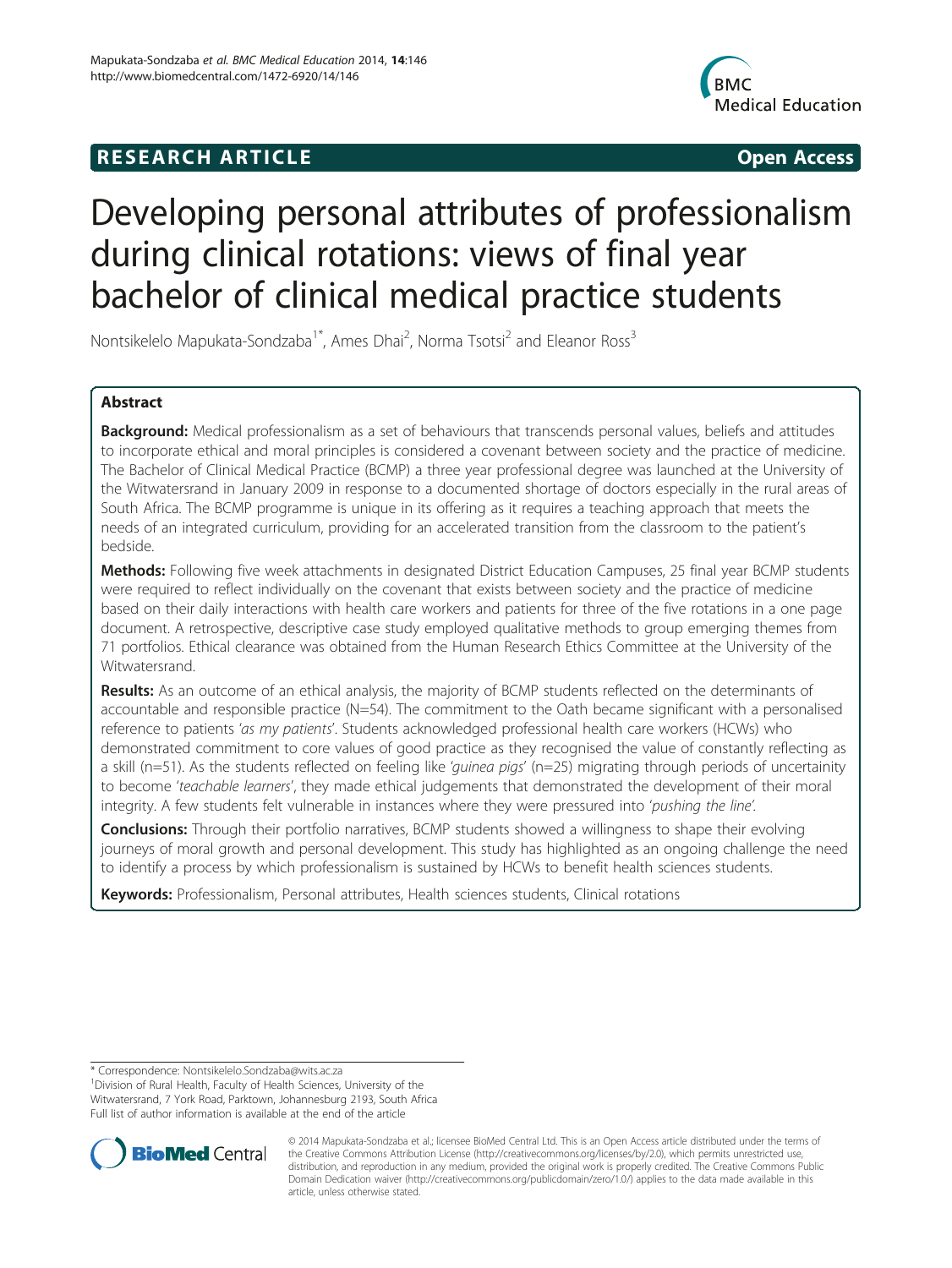### Background

Professionalism in the 21st Century has progressed from a hierarchal practice that was defined by social structures to consider not only the knowledge and skills of the health care providers but also, their attributes and behaviours which must be congruent and meet the expectations of society and the profession [\[1-3](#page-8-0)]. Professionalism remains a topical issue among academics, practitioners and professional bodies [\[4](#page-8-0)]. This interest is largely driven by the fact that the desired doctor-patient relationship demands that students are taught professionalism and communication, recognizing that patients have rights and that health care providers have corresponding obligations to their patients [\[5](#page-8-0)]. Cases of self-reported breaches of professionalism and ethical misconduct by students such as cheating and plagiarism, as well as clinicians who display negative and disruptive behaviours, have been documented as a growing concern [[1](#page-8-0),[3,6,7\]](#page-8-0). These concerns were further highlighted by results from a longitudinal study undertaken by Papadakis et al. [\[8](#page-8-0)] where they demonstrated a direct correlation between medical students' unprofessional behaviour and subsequent disciplinary action by professional bodies. Based on expressed concerns, there would appear to be a need to preserve the honour of the medical profession through teaching, assessment and on-going research on professionalism [\[6,9](#page-8-0)]. With that proviso the clinical training environment is identified as a critical component as it is the culture of the organization that fosters the attainment of professionalism [\[6,10](#page-8-0)].

The Bachelor of Clinical Practice (BCMP), a threeyear professional degree offered by the University of the Witwatersrand (Wits) accepted its first intake of students in January 2009 in response to a documented shortage of doctors, especially in the rural areas of South Africa [[11](#page-8-0)]. The BCMP programme sought to complement the existing traditional six year medical training programme which admits students via two routes – the school leavers and the Graduate Entry Medical Programme (GEMP) [\[12](#page-8-0)]. The BCMP programme is unique in its approach as training is based on the district health care model, a system of primary health care comprising of a cluster of clinics, community health centres and a Level 1 hospital that seeks to ensure that quality healthcare is accessible to all [[13,14](#page-8-0)]. Rooted in problem based learning similar to the GEMP curriculum, this degree is based on a rigorous, competency based and standardized curriculum (Additional file [1](#page-8-0)). As part of an integrated curriculum the BCMP students are exposed to the clinical environment in one of the locally based District Education Campuses (DECs) urban underserved or in rural communities from 1st year. Progressively they spend more time in the designated DECs learning to manage diseases in areas where they had theoretical instruction by consulting patients under the supervision of their clinical tutors. In their third and final year, only the first rotation is spent in medical school. For the remainder of the year, the final year BCMP students rotate through different sites, undertaking learning in different disciplines supervised by university-appointed supervisors as well as other onsite clinicians. At the end of each block the students' knowledge and understanding of the curriculum is assessed through written exams and Objective Structured Clinical Exams (OSCE). In their final year, students sit for a national exam together with other final year students from two other universities offering the same programme, namely: the University of Pretoria and the Walter Sisulu University [\[http://www.twinningagainstaids.org/documents/](http://www.twinningagainstaids.org/documents/CABoolketFinal_lowres.pdf) [CABoolketFinal\\_lowres.pdf](http://www.twinningagainstaids.org/documents/CABoolketFinal_lowres.pdf)].

In South Africa, the Health Professions Council of South Africa (HPCSA) has a mandate to ensure that faculties of Health Sciences include in their core curriculum, academic instruction on professional ethics, human rights and medical law. Furthermore, it is the responsibility of the HPCSA to ensure that all education and training programmes are academically rigorous and clinically relevant [[15](#page-8-0)]. Responding to this call by the HPCSA, a course in bioethics was introduced into the BMCP curriculum in order to humanize the education and practice of these professionals. Through the infusion of human values and the humanities in health sciences education, it was hoped to achieve the ideal of training not only of scientifically competent but also "humanistically responsive practitioners" [\[16](#page-8-0)]. In meeting the needs of the BCMP students, the three basic actions described by Stern and Papadakis [[9](#page-8-0)] were applied, namely setting expectations (Oath taking); providing experience; and, teaching and evaluation as broad concepts of teaching professionalism. The class was divided into groups to facilitate teamwork and reflective practice. Case reports and clinical vignettes were used to facilitate the process of attaining academic and professional integrity. Group discussions focused on a patient-centred approach described by Mueller [[6\]](#page-8-0) and the role of BCMP students as future professionals. Their knowledge and understanding was assessed as part of the integrated curriculum [\[17\]](#page-8-0).

Upon qualification these middle level health care professionals (HCPs) are known as Clinical Associates. In the US, they are known as Physician Assistants (PAs), while in the rest of Africa they are referred to as Clinical Officers, a cadre of HCPs who substitute for, and/or complement, medical officers [[18](#page-8-0)]. In order to strengthen the training of Clinical Associates, Wits entered into a twinning partnership with Emory University School of Medicine [\[http://www.twinningagainstaids.org/](http://www.twinningagainstaids.org/documents/CABoolketFinal_lowres.pdf) [documents/CABoolketFinal\\_lowres.pdf](http://www.twinningagainstaids.org/documents/CABoolketFinal_lowres.pdf)]. In terms of the Human Resources for Health (HRH) strategy [[19](#page-8-0)], Clinical Associates have been identified as one of the categories of HCPs who will contribute to the strengthening of health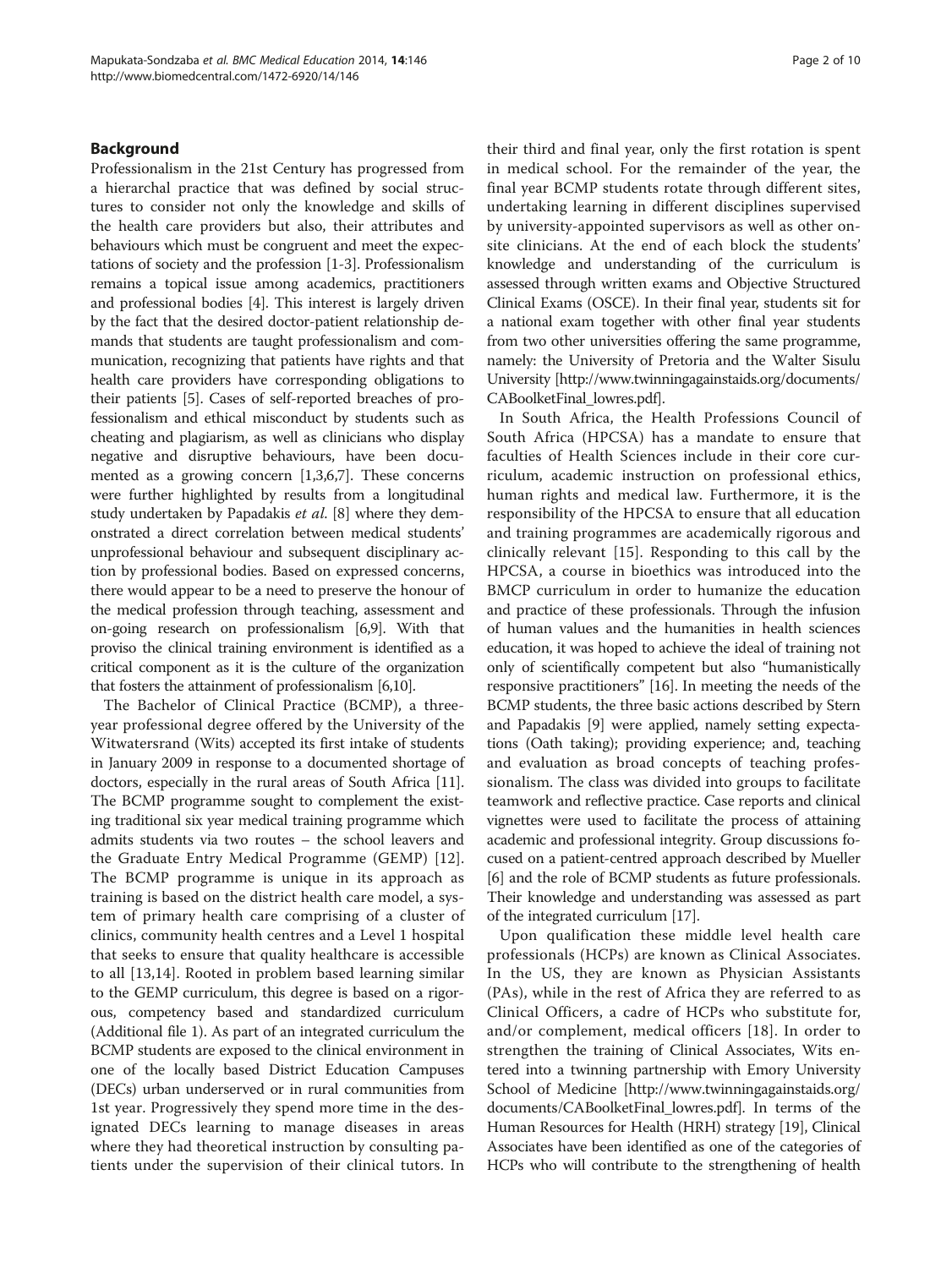care services in the district in the implementation of the re-engineering of primary health care [\[13\]](#page-8-0). It should be noted that in our context it is not unusual for the categories of HCPs to be referred to as health care workers (HCWs) especially in instances where collective responsibility is acknowledged. In this article, personal attributes of professionalism are described as the highest standards to which health sciences students are willing to commit so that they can develop through reflective practice the skills and abilities that include an understanding of ethics and the legal framework, critical evaluation and self-directed learning as described by Klenowski and Carnell [[20](#page-8-0)]. Mueller [\[6](#page-8-0)] is of the view that these skills enable students to be in a position to integrate acquired theoretical knowledge with professional experiences and promote patient autonomy, social justice and primacy of welfare. In this study, personal attributes were evaluated in terms of accountability and responsibility, critical reflection linked to professional development, as well as personal growth.

# Methods

In conducting the study, the research question sought to establish if current teaching and assessment strategies as evidenced through exhibited personal attributes adequately prepared BCMP students to be reflective practitioners. This paper reflects on views expressed by final year BCMP students in developing personal attributes of professionalism by assessing their ability to integrate theoretical knowledge with clinical experience and function as accountable, responsible and critically reflective practitioners.

Following five week attachments in purposely selected clinical departments in designated DECs, all 25 final year BCMP students were required to reflect on the covenant that exists between society and the practice of medicine based on their daily interactions with health care workers and patients as a one-page activity in their portfolios. Ethical clearance was obtained from the Human Research Ethics Committee (HREC- Medical: M110740) of the Faculty of Health Sciences at the University of the Witwatersrand. All 25 students agreed to participate in the study and submitted written informed consent for their portfolios to be included in the research. Only portfolios that reflected on time spent in three of the five rotations, namely: Paediatrics (Paeds), Emergency Medicine (EM) and Adult in-Patient wards (AIPW) formed part of the study as students rotated in sites in the Gauteng province and rural communities in the North West province. With the closet site being a mere 10 km away from medical school, and the most distant site some 450 km away, this adequately covered the BCMP scope of practice and represented the maximum spectrum of a clinical training environment [[21](#page-8-0)]. Thus the portfolios reflecting on the time spent in Surgery

and in the Outpatients department were excluded from this analysis as the researcher was of the view that students would have similar experiences as reported in EM and in AIPW. Also, including all five clinical departments would have extended the scope beyond the research mandate.

A retrospective design method was employed as data was obtained from portfolios that were initially designated as tools for the formative assessment of a block placement. Whilst a retrospective case design is perceived to be a quick and easy approach, its main challenge is that it tends to rely on recall. For the BCMP students, reflecting on their experiences was considered to be a critical exercise as this was used to evaluate both moral and academic functioning as a measure of professional integrity as the students personally decided on the content of their discussions [\[21](#page-8-0)]. Also in the context of Wits as a learning environment, written reflections in the form of portfolios are used extensively to link theoretical knowledge with clinical experiences undertaken under supervision [[12](#page-8-0)]. An exploratory, descriptive approach allowed for a greater understanding of the BCMP students' experiences considering the context, the behaviours and attitudes related to professionalism [[22-](#page-8-0)[24\]](#page-9-0).

A total of 71 portfolios received for formative assessment as hard copies were available for analysis instead of the 75 that were expected. The other four that were submitted electronically were lost with the theft of the programme coordinator's computer. Thus the return rate for the portfolios was  $100\%$  (n = 25) for EM only, for AIP the rate was 92% ( $n = 23$ ), similar to Paeds at 92% ( $n = 23$ ). Portfolios were chosen as the ideal instruments as they facilitate independent reporting by students and also allow for critical reflection and an honest discussion [[24](#page-9-0)-[26](#page-9-0)]. They are also considered to be effective and efficient tools of assessment in primary care [\[27\]](#page-9-0). The portfolios were all written in English and submitted as hard copies ranging from one to five pages dependant on whether the document was typed or handwritten. There was no limitation to the word count, a deviation from similar studies where students were given specific instructions [[21](#page-8-0)]. No other socio-demographic data were available for any of the students as part of this analysis as the portfolios were anonymized to protect the identities of the students [[28](#page-9-0)]. As a newly launched programme there was extensive press coverage with photos taken of the students at each briefing. As the class comprised of only 25 students, it was felt that the students might be potentially victimized with subsequent adverse outcomes on their learning experiences hence a blinded study. At the point of getting informed consent, students were informed of the intentions of the researcher to include, where it was deemed necessary direct quotes from their portfolios. As part of the data analysis process, each of the portfolios was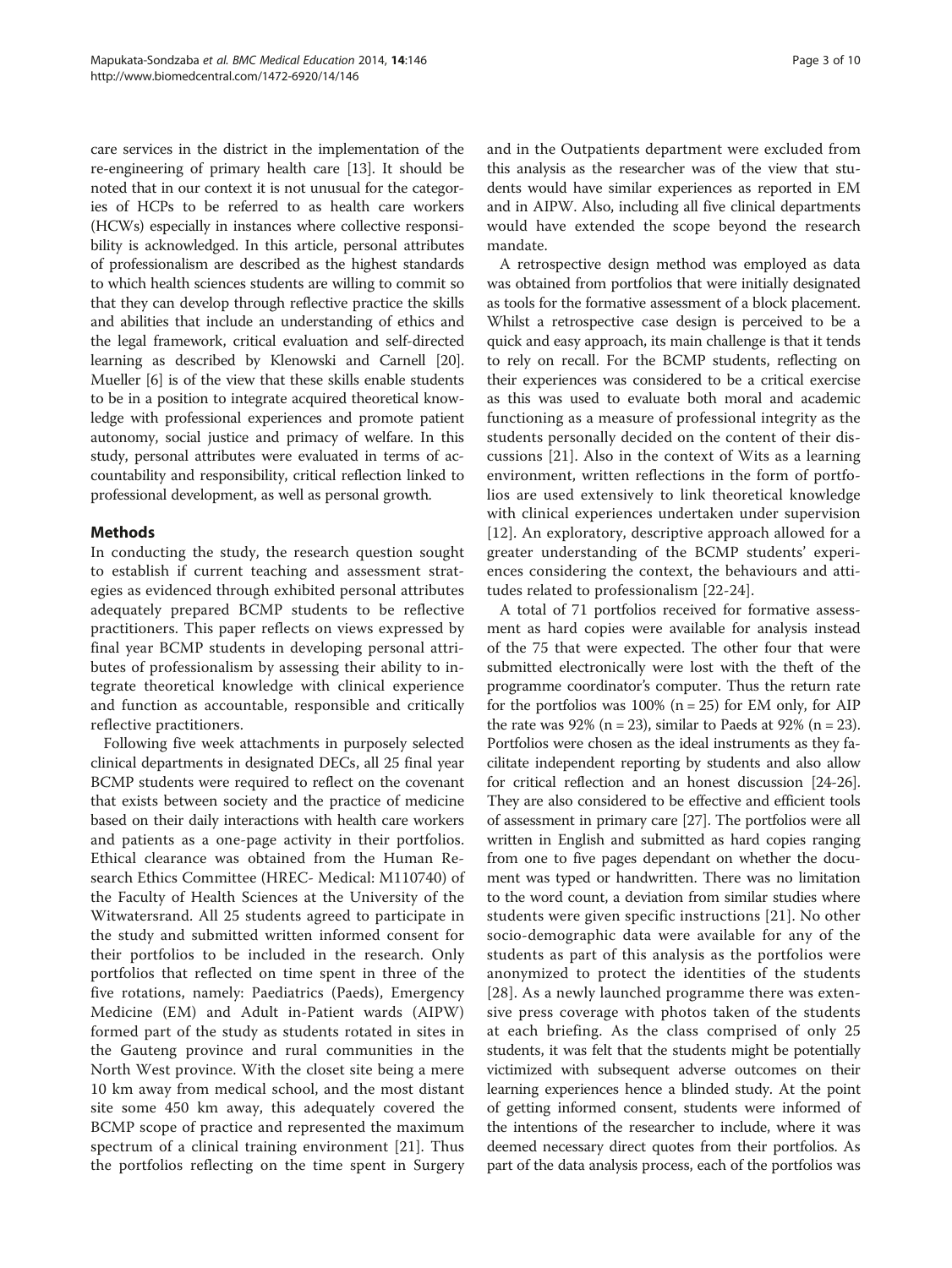given a unique identifier that was closely linked to the clinical department that the student was placed in at the time of their reflection. The researcher read through each of the portfolios (Paeds; EM and AIPW) to get a sense of the students' writing styles and create data sets. To authenticate data sets, the researcher read through additional portfolios from the same discipline to ascertain if students followed and responded to the instruction in a similar manner [[22\]](#page-8-0). The process of immersion was repeated many times over to validate earlier findings and find meaning in each of the stories narrated by the students. For this reason the qualitative approach was a method of choice to analyze the openended reflections. Content analysis was employed to examine emerging themes, meanings and patterns from the submitted portfolios within an ethical framework as described by Malpas [[29](#page-9-0)] and quantify the frequency with which they were articulated using Excel as a simple descriptive tool [[24\]](#page-9-0). Credibility of the data was enhanced through a variety of strategies that included description of setting, methods and triangulation whereby portfolios were collected from different training sites to represent each of the three clinical training departments. Independent confirmation of the data sets as well as the interpretation of results was supported by one of the co-authors –ER who has extensive experience in qualitative methodology.

# Results

Three themes were identified that supported the BCMP students' reflections on the development of their personal attributes of professionalism. The three themes categorized as personal attributes comprised of accountability and responsibility, critical reflection linked to professional development, as well as personal growth. The results of each theme are presented in Table 1 below.

# Accountability and responsibility

In the context of this theme, the majority of BCMP students  $(n = 54)$  reflected on the determinants of accountable and responsible practice and sought to define ethical and unethical behaviour based on their experiences. As

the students encountered a range of ethical issues and challenges, they referred to the requirements of standards of good practice as determined by the Oath as encapsulated below:

"When I started the BCMP we were all asked to take an Oath; this Oath meant that patients will always come first and everything else later."

The expectation was that this knowledge would automatically transfer to patient care, with the emphasis on the need to treat all patients with empathy:

"The Oath has no significance if HCP mistreats patients…We take the Oath not because we are doctors but because sooner or later we are all patients."

The commitment to the profession as a public duty was not lost to the BCMP students. In their reflections, a commitment to the profession guided the care that was provided to patients:

"Until HCW realise that they are public servants, they will not fulfil their duties. Being a public servant means rendering good standard service with passion and effectiveness…"

Some students highlighted the fact that at the point of consultation patients are vulnerable and that HCPs had a corresponding responsibility as determined by their obligation to treat patients as people:

"To be regarded as a good HCP requires a long-life commitment and an overriding dedication to one's fellow human beings and society."

Students were of the view that the interaction between HCPs and patients was a relationship founded on trust and one that required every consultation to reflect this trust. Reflecting on the covenant that exists between the profession and society, one of the students cited patients

#### Table 1 Personal attributes of professionalism

| <b>Personal attributes</b><br>Attributes of reflective practice | BCMP students' reflections/per department |                         |                | Frequency of reflections in portfolios |
|-----------------------------------------------------------------|-------------------------------------------|-------------------------|----------------|----------------------------------------|
|                                                                 | Paeds<br>$n = 23$                         | <b>AIPW</b><br>$n = 23$ | EM<br>$n = 25$ | <b>Total</b><br>$N = 71$               |
|                                                                 |                                           |                         |                |                                        |
| 2. Critical reflection                                          |                                           |                         |                | 51                                     |
| 3. Personal growth                                              |                                           |                         |                |                                        |

Key: Paeds = Paediatrics; AIPW = Adult In-Patient Ward; EM = Emergency Medicine; Health Care Professional (HCP) or Health Care Professionals (HCPs) is used interchangeably with Health Care Worker (HCW) or Health Care Workers (HCWs).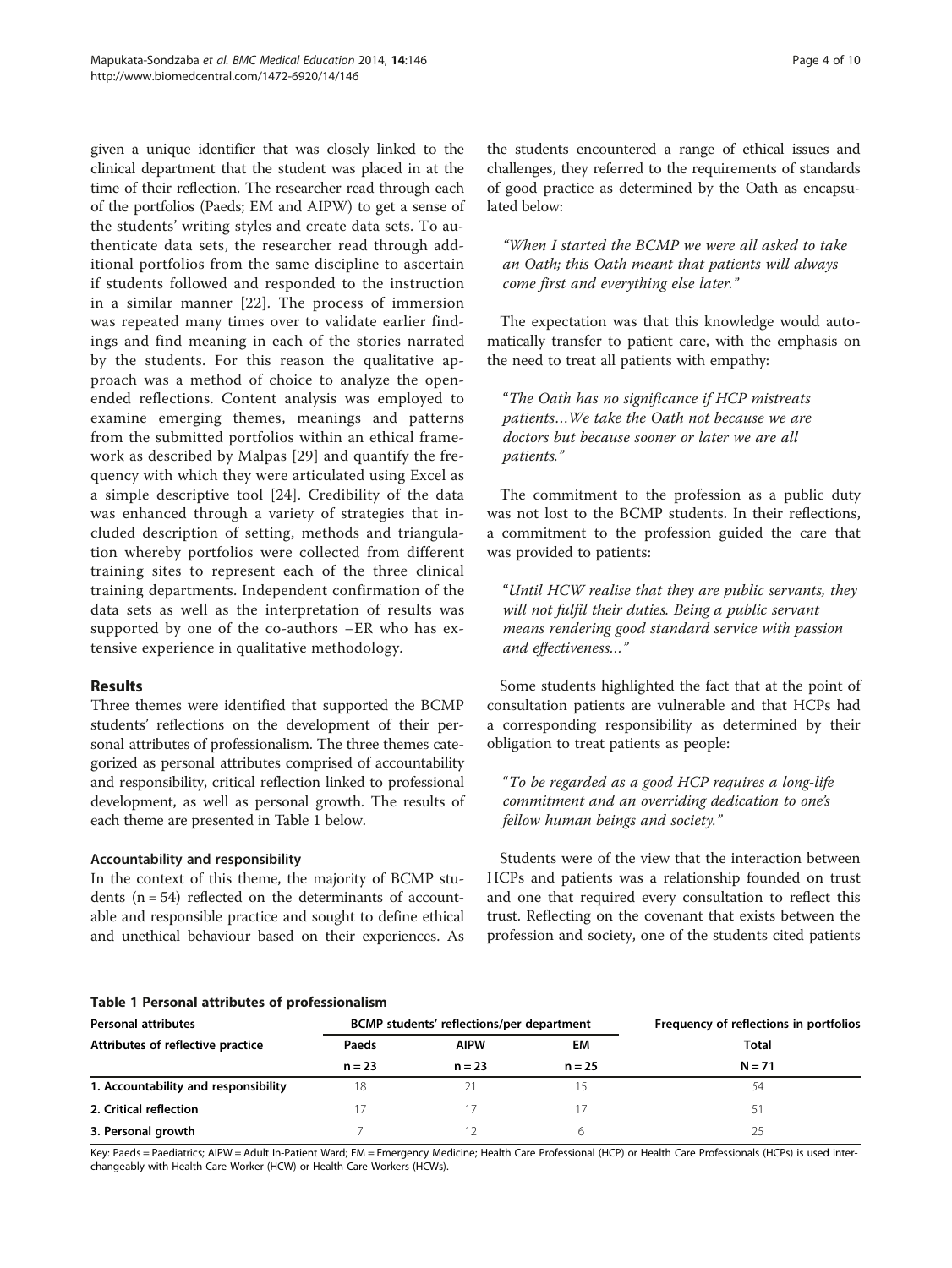as having multiple roles in society and thus deserving of the respect that was due to them at facility level:

"A patient is not just a patient she is a mother, a wife or a friend. As HCWs we serve, we care and save lives… Our job as HCW has to be done to perfection - there's no room for lousy mistakes because when we make mistakes, people die and that defeats our purpose in the health system."

The principles of good practice were referenced a number of times in relation to patient care as prescribed by the Health Professions Council of South Africa [[30](#page-9-0)] with a distinction drawn between health care providers and professional health care providers:

"Being a health care provider is one thing but being a professional health care provider is something else because you need to know ethical standards very well and understand their meaning."

Thus the ideal HCP was perceived to be someone capable of incorporating core ethical values and standards of good practice as part of their daily interactions with patients:

"One should bear in mind that these standards are not set just to fill an Act booklet, but they are there for us HCP to practice them…"

The attitudes of HCPs were regarded highly and linked to outcomes of the consultation process. Professional HCWs were described as those HCWs whose behaviour was exemplary. A recurring observation was a reference to HCPs who showed commitment to patient care:

"Credit must be given to the minority of HCW who are still committed to their jobs such as Sr S. What I like and applaud her for is the fact that she took her own initiative and walked an extra mile to make the patient feel much better."

Students were of the view that raging tempers and shouting at patients were all attributes that compromised patient care as one student recalled a verbal dispute witnessed between a HCP and a patient's mother. The exchange had a far reaching impact on the student. As an outcome of this negative experience, the student reflected on the impact of this experience towards his approach to patients as follows:

"I resolved to learn to control my temper, my daily frustrations and be wary of the control that my mood might have on the outcome of the patient consultation."

Imparting information to patients was considered by many of the students to be a critical tool in closing the knowledge gap between the professional HCP and the patient expressed as a point of concern by one of the students:

"HCPs seem to be forgetting that patients have a right to be told about their illness and given an explanation as to why we take bloods or put up drips."

In addition, patient education was considered to be one factor that would limit non-compliance and unnecessary hospitalization:

"The 12 year old' right to refuse treatment is not informed if he is RVD reactive, defaults on treatment and refuses transfusion for fear of contamination by infected blood."

Death was an experience that was recognized as the necessary end but at times raised ethical dilemmas presenting either as a challenge or an opportunity. The high mortality rates were depressing to some of the students but they learned from the HCWs to move on and continue to render the required health care to patients. The students decried the lack of debriefing sessions as they struggled to deal with their own emotions:

"When death is no stranger to your setting where should one find refuge especially when everyone has accepted this as a norm?"

For one student, death presented an opportunity for the student to practice an important skill, namely, that of breaking bad news to families:

"I feel like being in a District Hospital is very depressing because most of the time you will watch patients dying in front of you…I witnessed death every week of the rotation about two people per week most of them were from Stage 4 HIV. I also had a chance to break bad news to the family of the deceased."

At times lack of resources was blamed for mortality in EM and AIPW. Students understood that they could not "play God" and that it was not possible to save all the patients. However, there were instances when the students spoke of a wrongful death when patients had died due to lack of equipment as expressed below:

"Shortage of beds is not only an inconvenience to doctors but also increases the mortality…and the transmission of illness to other patients and to staff."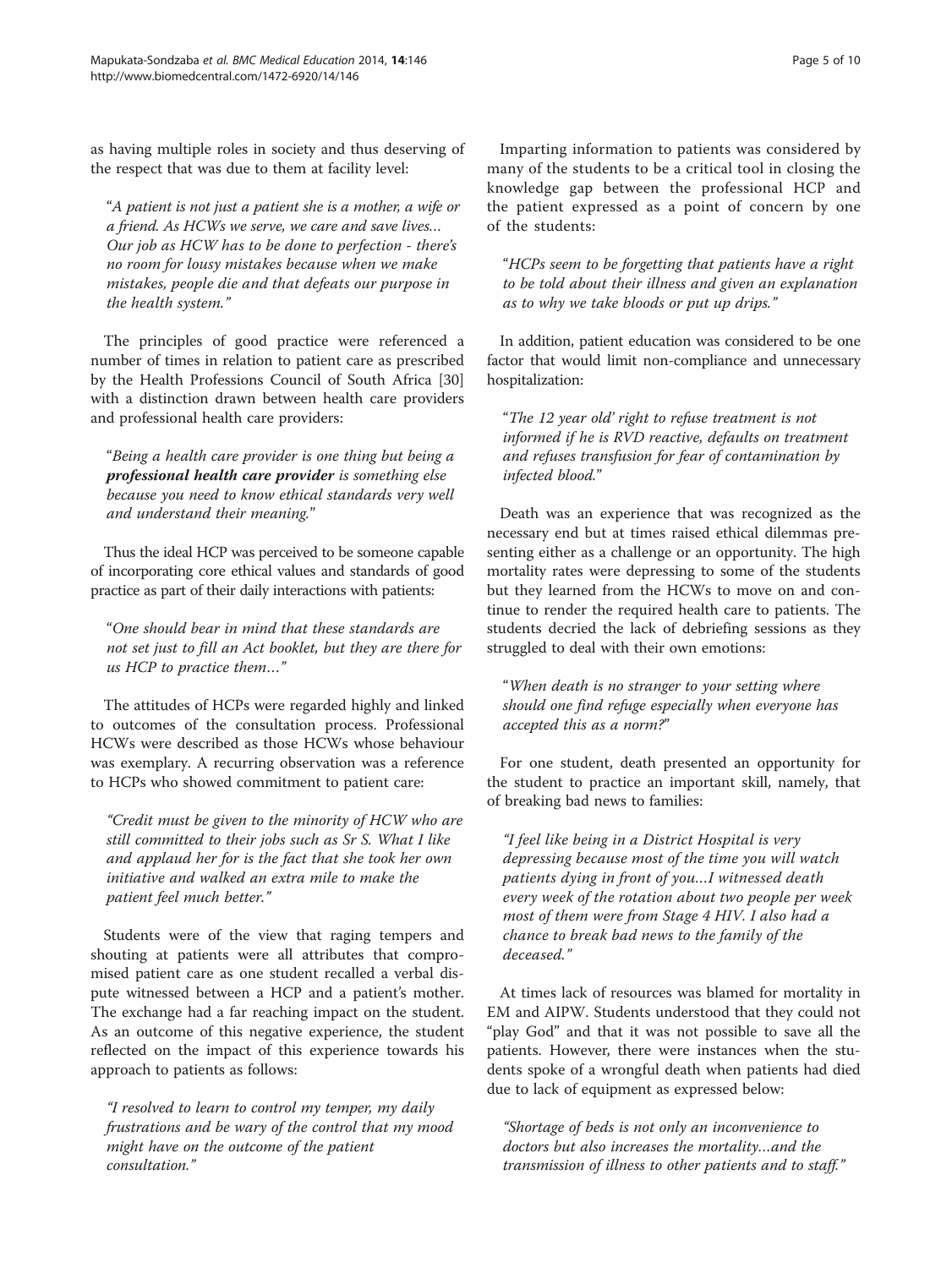There were also instances where the families of sick patients violated hospital protocol and abused state resources particularly in AIPW and EM, which were of concern to students hence indicating that the responsibility and accountability were perceived by students to apply to patients too.

#### Critical reflection linked to professional development

This theme allowed students to reflect on their professional development as they rotated through the different departments. Many of the students  $(n = 51)$  were motivated to exhibit model behaviours, and recognized the value of constantly reflecting as a skill that develops over a period of time based on experiences that had a profound impact on their learning experiences, from assumptions they made as students to a realization that to err is human:

"In medicine you should never say never and never say always as not every malnourished patient is HIV infected…as a Clinical Associate student I have learnt that patients either die because of late medical intervention, natural causes… – as HCPs we are subject to mistakes, patients can die on account of our errors. We are human beings educated and trained does not exempt us from infallibility."

They recognized the need to conform to the theoretical guidelines as one student acknowledged the wrongness of being influenced to short-circuit the accepted process of clerking patients. According to the student, this process tended to compromise patient care and led to the wrong conclusion, forcing the student to go back to the correct management approach. Contextspecific approaches in obtaining sensitive patient information such as the patient's HIV status were reflected on as positive and negative experiences. One student recognized that he was fortunate to have been taught by a patient in that it was one of the parents who recognized the student's naivety and proceeded to show the student the correct way to elicit confidential information:

"I remember in the first week I asked one of the mothers if she was HIV positive and she said no. She then called me to speak privately with her and it was only then when she disclosed that she was HIV positive. I then realised my mistake immediately and never did it again."

The general perception was that there was no limit to learning and sharing information in the clinical training environment. The benefits were not limited to the BCMP students as the registered learners:

"Being a Teachable Learner made my interactions with my colleagues a lot better. I also taught some nurses some things that they needed to know which made work easier and more fun".

The concept of "pushing the line" (i.e. consulting as many patients as possible to address the long queues), was expressed as a concern as it compromised patient care.

"Pushing the line at the expense of the patient compromises privacy and confidentiality."

Students also expressed reservations about their standing in view of the current crisis where there was an ongoing shortage of HCWs. One of the students vocalized an underlying fear that this crisis might challenge their commitment to professionalism.

"…I feel the medical crisis which South Africa is facing with the lack of doctors, professionalism is affected and slightly reshaped and warped as ultimately the fashionable trend is 'push the lines'. Instilling genuine professionalism is going to be a struggle and we stand to watch and see how Clin Assoc will impact the health field and how long it will take for them to be engulfed by the ways of the health care system or if they'll stand firm and hold their own new ground."

Students considered the harm that may come to patients when they are forced to "push the line" and work beyond their scope of practice.

"How far out of my scope may I work knowing the care I can provide to a patient may be harmful?"

Students reflected on the value of prioritizing patients by demonstrating compassion and putting the patient first, as encapsulated in the following response:

"We spend a lot of time worrying about how many patients are waiting. You forget the one in front of you…we need to adopt a way of focusing on the patient, so the moment he walks in we should tell ourselves my patient is the one in front of me."

#### Personal growth

As part of this theme, students focused on their concerns and referred to a period of uncertainty but attributed much value to their learning experience. Just over a third of the students  $(n = 25)$  reflected on their role on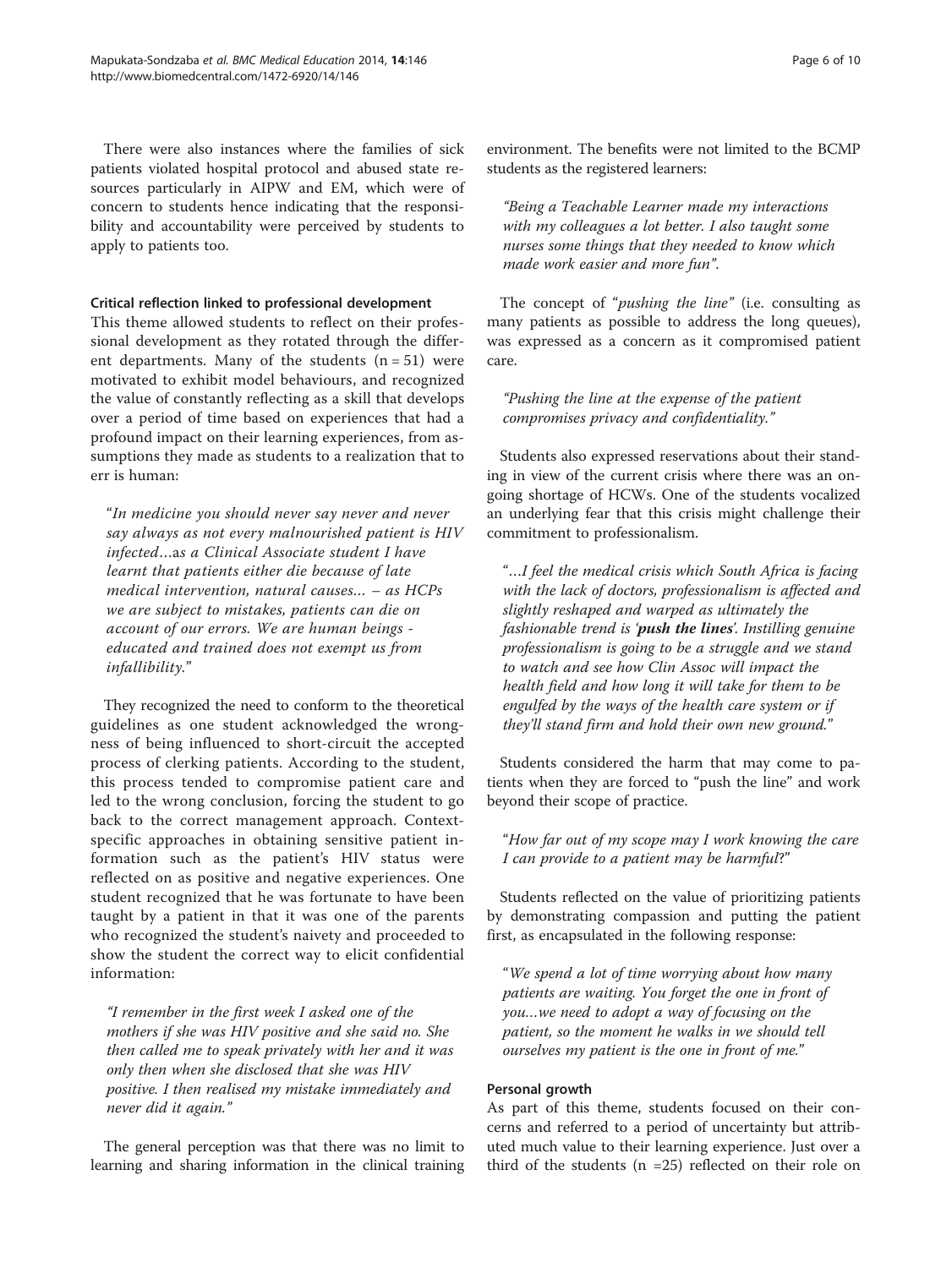being the first group to be admitted to the programme as Clinical Associates:

"It all started with 25 Guinea pigs and hopeful personnel…initially we used to be very unsettled…it was not easy to infiltrate the hospitals people were confused…eventually it became enjoyable and it was a marvellous learning experience."

The majority of these experiences of professional growth were borne out of their experiences with admitted patients in Paeds and AIPW  $(n = 19)$ . There was the struggle to fit in but a definite sense of pride in establishing an identity. The corresponding responsibility to earn the trust and respect of patients was considered a critical undertaking:

"After introducing yourself as a Clin A student the follow up question in most cases is if you are going to be a doctor…in most cases patients' trust depreciates once you tell them you are not going to be a doctor. Now you have to prove yourself then later on that's when you get the compliments."

Commenting on the value of interpersonal relationships, they expressed the benefits of working together and functioning as part of a team. While they acknowledged their own strengths and their contribution to the welfare of patients, they firmly corrected any misperceptions on their professional status, with one student reflecting following a successful attempt to resuscitate a patient with asthma:

"…by the time the doctor came back the patient was not in distress and all the vitals were normal and all he had to do was countersign all that I did and prescribe medication for the patient. After all this I gained respect from the sisters and they started calling me Doctor…I correct them…I am Clinical Associate not a Doctor."

BCMP students allowed themselves to transition from student to a health care professional in a training capacity while acknowledging the bonds that were necessary to sustain their personal development. The ultimate reflection was in regard to the clinical training environment preparing and providing insight for future practice:

"It is amazing that we are able to write journals and we are not short of ethical issues. It is not good for patients to notice them but for us students it is a good thing to observe so we don't make the same mistakes and these things shape us to be better professionals."

There was a perception of safety networks provided by the training environment, an opportunity to learn from one's mistakes to get to the level where they needed to be:

"I didn't know the chest compressions were so tiring and the human chest is softer than the manikin we practise on in medical school. Two minutes into chest compression you are exhausted and I guess you need to do it more often to get better."

Students acknowledged the responsibility of carrying the programme and bridging the gap between public duty and societal expectations as they educated patients about the new profession:

"As a carrier of the title, we have to understand the name so we may portray the name…If we as Clinical Assoc…and behaving in a manner that which is expected of Clinical Assoc then the public will certainly notice the difference and start questioning… with that the patients will see the difference."

In this study the development of professionalism as a reflection process constituted a summation of a threeyear integration of theory and clinical work [\[24,28](#page-9-0)]. However, due to the anonymity of the data, it was not possible to share the preliminary findings of the study with the graduates. This was subsequently achieved at the end of the research process as a copy of the research report was emailed to the graduates' personal email addresses.

# **Discussion**

The emotions expressed by the BCMP students both in communicating their career aspirations as well as their fears by acknowledging their limited skills as students reflected on their journey with similar enthusiasm as reported by Green-Thompson et al. [\[12](#page-8-0)]. Reflecting on the development of their personal attributes of professionalism, their experiences compared relatively to findings observed by senior medical students in Australia and by fifth-year medical students in a university in the US [\[21](#page-8-0)[,29\]](#page-9-0). In this study, the most critical finding was the internalization of the Oath being directly linked to BCMP students showing empathy to their patients. This value that students assigned to the Oath is supported by Harris [[31\]](#page-9-0) who refers to the role of the Hippocratic Oath as an undertaking that drives the health care worker's call to be a physician and a guide for whatever intervention is provided to patients. Branch Jr. [[25\]](#page-9-0) reported similar findings on critical incidents reports submitted by third-year medical students who developed an empathic relationship with their patients.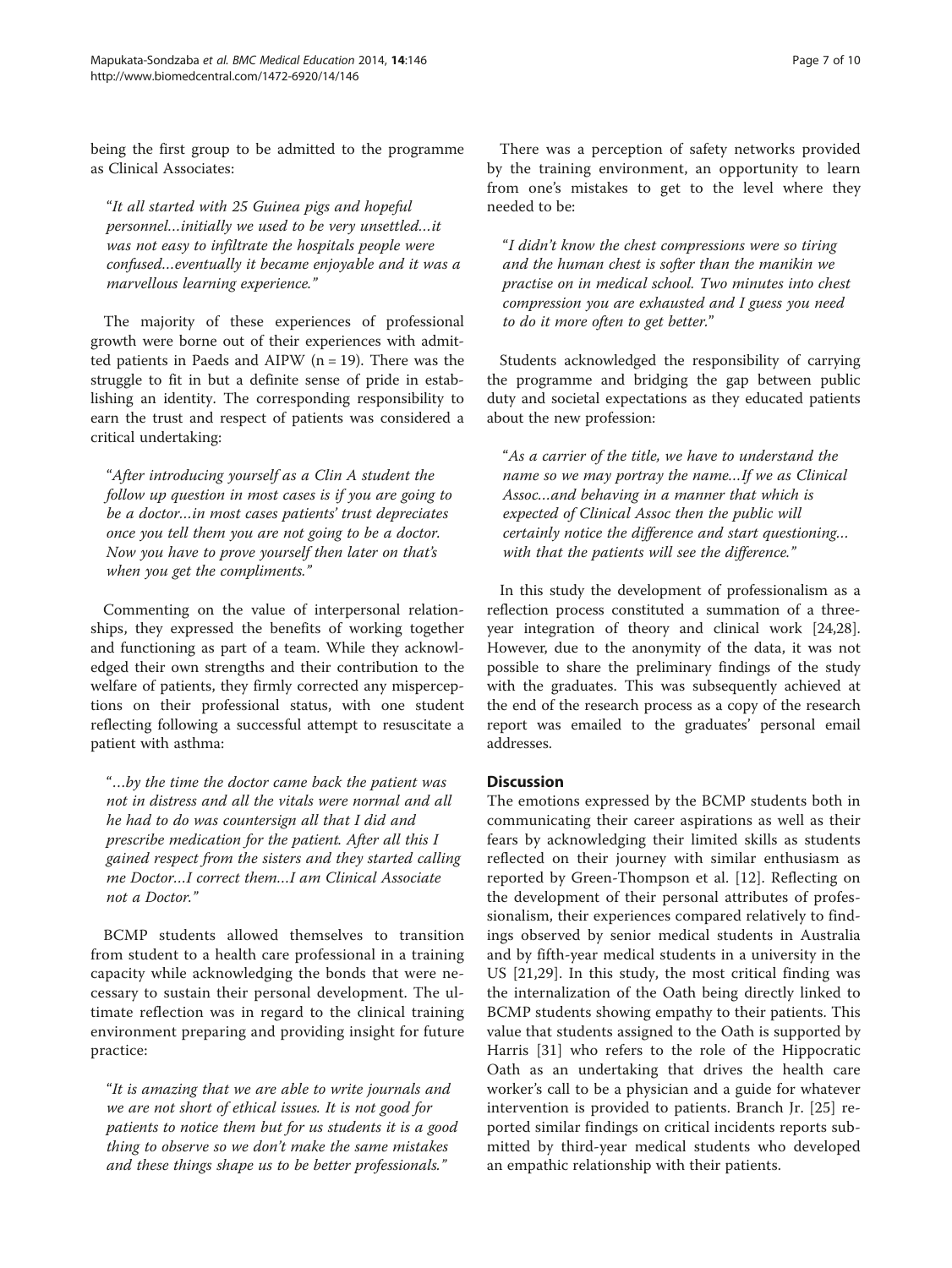In this study, the factors that compel one to believe that the BCMP students had internalized the Oath have been their ability to link the Oath to ethical standards of good practice described by the Health Professions Council of South Africa [\[30\]](#page-9-0) and the expected commitment for HCWs to provide the same care they would expect if they were admitted as patients. The second reason perceived to fulfil Stern and Papadakis's [\[9](#page-8-0)] aspirations was facilitated through early exposure to the clinical environment and reinforced learning that was provided by an integrated curriculum. In this way, their commitment to the Oaths or expected commitment of other HCWs provided a direct link to professionalism through the three ethical principles of patient welfare, social justice and respect for patient autonomy [[6,](#page-8-0)[32\]](#page-9-0). Hafferty [[33](#page-9-0)] offers a different view to current findings as the results of his US study present medical students as being unreceptive to the notion of Oaths as they were not able to integrate values and duty for future practice. Stern and Papadakis [[9\]](#page-8-0) blame this weakness on the structure of the curriculum where ethics teaching is introduced early on, with positive reinforcement only implemented in the latter part of the training period.

The student-patient interactions were reported as constructive experiences as the case of the student who reflected on being taught by the mother of a patient the proper approach to soliciting sensitive patient information. Final-year medical students both at the University of Pretoria (SA) and Wits also reported on positive experiences whilst interacting with patients [\[12](#page-8-0)[,34\]](#page-9-0). The personalized reference to patients as "my patient" was evidence of a period of growth from students feeling like "guinea pigs" to "teachable learners" who accept the responsibility that embodies the profession [[12](#page-8-0)]. This reflection is supported by Baingana et al. [[5\]](#page-8-0) who report on senior students' perceptions on learning about professionalism at Makerere University in Uganda as the times when you are alone and doing the right thing, guided by the standards of good practice.

The views expressed by students in this study in regard to the interactions with other members of the health care team as positive experiences and opportunities for reflect-ive practice simulate those reported by Bergh et al. [[34](#page-9-0)] and supported by Irvine [[35](#page-9-0)] who addressed this very topic as president of the British General Medical Council. He called for doctors to respond to patients as knowledgeable, skilled, ethical and committed HCWs. Furthermore, Irvine called for an improved relationship that responded to patients and their families, thereby ensuring that they have sufficient information, sufficient choice and sufficient autonomy. According Pellegrino [[36\]](#page-9-0) each patient encounter is an opportunity for every HCW to demonstrate commitment to the profession by using attained competence to demonstrate an altruistic approach towards

patients. Kaldjian et al. and Gordon support opportunities that expose students to reflecting about ethics and the values of professionalism in clinical practice [[21,](#page-8-0)[37](#page-9-0)].

BCMP students' reflections on negative experiences as instances where student learning and patient care were compromised either due to inadequate communication, lack of resources, attitudes or shortage of HCWs undermines the perception of the practice of medicine as a noble profession [\[35\]](#page-9-0). Other behaviours that compromised patients such as observed verbal exchange between a patient and a HCW are similar to the professional lapses reported by Vivian et al. [[38\]](#page-9-0) where students at the University of Cape Town (UCT) observed similar incidences and were not empowered enough to challenge the HCW [[39](#page-9-0)]. It is perhaps the quadruple burden of dis-ease described by Mayosi et al. [[40](#page-9-0)] that has culminated in what has been dubbed a medical crisis in South Africa by the BCMP students as they refer to the notion of "pushing the line". Mayosi et al. blame rapid industrialization for the rising burden of non-communicable diseases in rural areas and among poor people residing in urban communities calling for the strengthening of district health services. The concerns expressed by Mayosi et al. regarding the increasing demand for health services were reflected in the experiences of the BCMP students as they undertook their training in District Education Campuses. These negative findings need to be viewed against the backdrop of the current state of health care in South Africa. For example, Dhai [\[41\]](#page-9-0) refers to the current state of health care in this country as one that can be blamed on system deficiencies, lack of accountability and declining standards of care as a result of late or non-payments of suppliers, incompetent managers and non-delivery of services.

The burden that comes with the high number of patients seeking treatment in a training hospital was observed by fifth-year medical students in Uganda [\[5](#page-8-0)]. However, no reference in that study undertaken by Baingana *et al.* was made to the high patient load being a burden on the students except in regard to the impact it had on resources and attitudes of staff [[5\]](#page-8-0). Whilst the challenges reported by BCMP students may be viewed as negative experiences, unintended benefits were reported as instances where a negative experience such as death of patients reinforced the BCMP students' skills development. Mueller [[6](#page-8-0)] supports activities that engage students in improving their communication skills, referring to opportunities that allow students to learn about breaking bad/sad news to patients. Bergh et al. [\[34](#page-9-0)] also reported on opportunistic learning following the death of a patient when the students had to break bad news to the family. Mahood [\[27](#page-9-0)] refers to primary health care/ community practice as the sector most vulnerable to staffing challenges and lack of resources where students are most likely to be turned into ethical chameleons.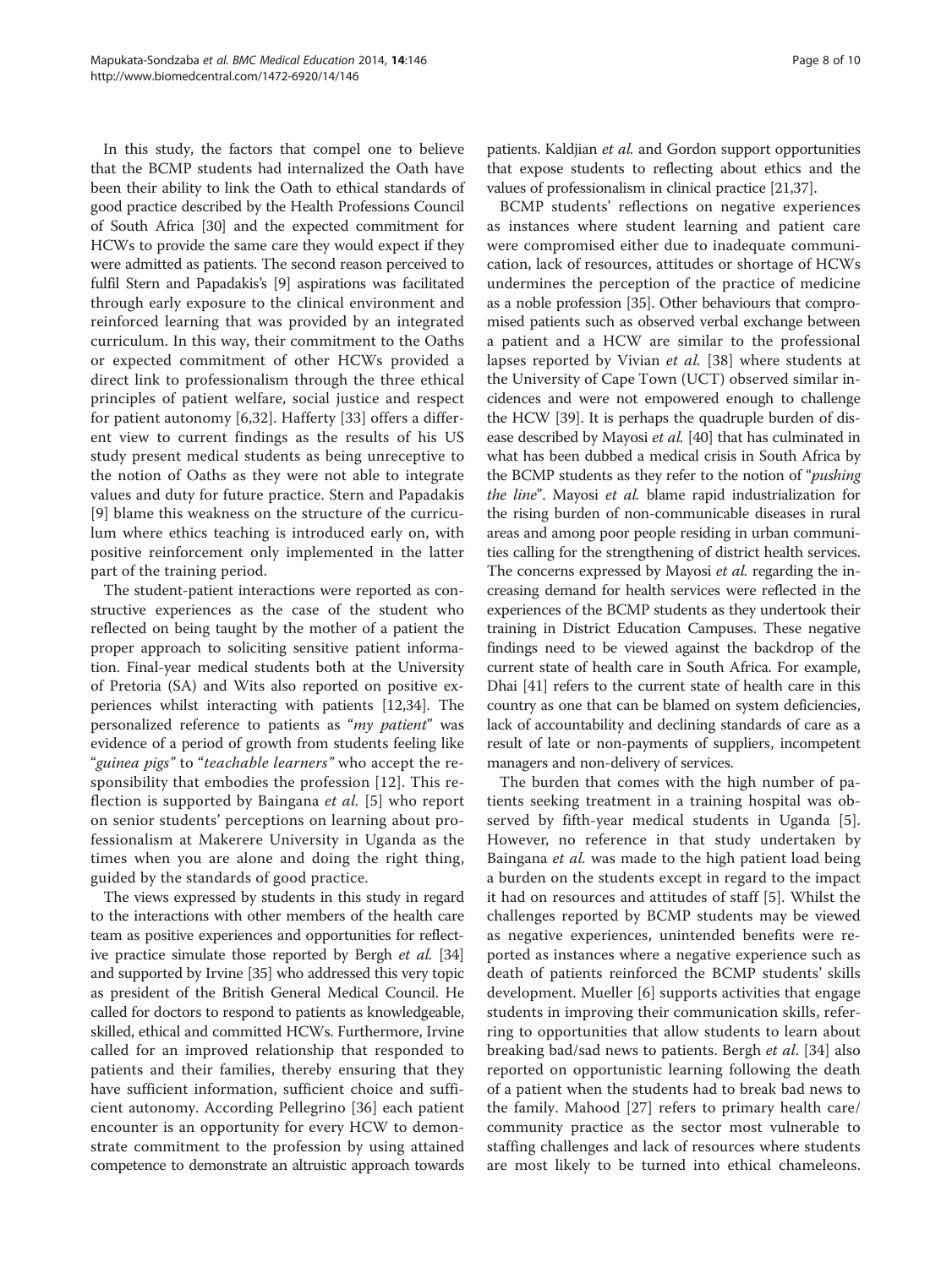<span id="page-8-0"></span>The call by Mahood for vigilance in these settings in order to safeguard the interests of students as trainees is one that should be observed.

#### Limitations

The nature of the study resulted in methodological limitations as the research material was a task intended primarily for formative assessment of the rotations. As this was a blinded study, it has not been possible to provide a true identity of those who had the most positive attributes nor was it possible to identify the facilities where the BCMP students had the most positive learning experiences. As the study was based on only one cohort of BCMP students, this may preclude generalization of findings to other groups of BCMP students trained at other universities.

# Conclusion

The discussion that constituted the development of personal attributes of professionalism was a reflection of how the BCMP students perceived their formal curriculum relevant to their lived experiences during clinical rotations in Paeds, EM and AIPW. Through their portfolio narratives, BCMP students showed a willingness to shape their evolving journeys of moral growth and personal development. They also exhibited an extended commitment to their profession and a commitment to take on the role of future role models. Similarly, the District Education Campuses as decentralized training platforms provided the context where students had opportunities to learn from professional HCWs and patients. This study has highlighted as an ongoing challenge the need to identify a process by which professionalism is sustained by HCWs to benefit health sciences students.

# Additional file

[Additional file 1:](http://www.biomedcentral.com/content/supplementary/1472-6920-14-146-S1.pdf) BCMP Curriculum Overview.

#### Competing interests

The authors declare that they have no competing interests.

#### Authors' contributions

NM-S conceptualized the research and drafted the article. AD and NT contributed to the conception, the design and empirical analysis of the study. ER provided expert advice in qualitative research methods. All three co-authors made substantial contributions during the writing phase of the study and also read and approved the final manuscript.

#### Acknowledgements

I'm grateful to the BCMP class of 2011 without whom, this study would not be possible and to colleagues in the Division of Rural Health for their support.

#### Funding

This study was not funded.

#### Author details

<sup>1</sup> Division of Rural Health, Faculty of Health Sciences, University of the Witwatersrand, 7 York Road, Parktown, Johannesburg 2193, South Africa. <sup>2</sup>Steve Biko Centre for Bioethics, Faculty of Health Sciences, University of the Witwatersrand, Johannesburg, South Africa. <sup>3</sup>Centre for Social Development in Africa, University of Johannesburg, Johannesburg, South Africa.

#### Received: 23 January 2014 Accepted: 10 July 2014 Published: 16 July 2014

#### References

- 1. Dhai A, McQuoid-Mason D: Editorial: what does professionalism in health care mean in the 21st Century? SAJBL 2008, 1:2–3.
- 2. Fleming DA, Moss LA: Mentoring profession part I: The "De-profession" of medicine – how and why. Ann Behav Sci Med Educ 2011, 17:7–13.
- 3. Wearn A, Wilson H, Hawken SJ, Child S, Mitchell CJ: In search of professionalism: implications for medical education. NZ Med J 2010. 123:1314.<http://www.nzma.org.nz/journal/123-1314/4116> (accessed 04 April 2012).
- 4. Swick HM, Bryan CS, Longo L: Beyond the physician charter: reflections on medical professionalism. Perspect Biol Med 2006, 49:263–275.
- 5. Baingana K, Nakasujja N, Galukande M, Omona K, Mafigiri DK, Sewankambo NK: Learning health professionalism at Makerere University: an exploratory study amongst undergraduate students. BMC Med Educ 2010, 10:76. doi:10.1186/1472-6920-10-76. (accessed 06 May 2011).
- 6. Mueller PS: Incorporating professionalism into medical education: the mayo clinic experience. Keio J Med 2009, 58(3):133-143.
- 7. Curry SE, Cortland CI, Graham MJ: Role-modelling in the operating room: medical student observations of exemplary behaviour. Med Educ 2011, doi:10.1111/j.1365-2923.2011.04014.x. (accessed 12 July 2012).
- 8. Papadakis MA, Hodgson CS, Teharani A, Kohatsu ND: Unprofessional behavior in medical school is associated with subsequent disciplinary action by a state medical board. Acad Med 2004, 79:244–249.
- 9. Stern DT, Papadakis M: The developing physician becoming a professional. N Engl J Med 2006, 355:1794–1799.
- 10. Hilton SR, Slotnick HB: Proto-professionalism: how professionalization occurs across the continuum of medical education. Med Educ 2005, 39:58–65.
- 11. Pick WM, Khanyisa N, Cornwall JT, Masuku M: Human Resources for Health: A National Strategy. Pretoria: Department of Health; 2001.
- 12. Green-Thompson LP, McInerney P, Manning DM, Mapukata-Sondzaba N, Chipamaunga S, Tlangelani M: Reflections of students graduating from a transforming medical curriculum in South Africa: a qualitative study. BMC Med Educn 2012, doi:10.1186/1472-6920-12-49. (accessed 15 July 2012).
- 13. Doherty J, Couper I, Fonn S, ISSUES IN: MEDICINE: will clinical associates be effective for South Africa? S Afr Med J 2012, 102:833–835.
- 14. Harrison D: Pocket Guide to District Health Systems. Durban: Health Systems Trust; 2007.
- 15. Health Professions Council of South Africa: Core curriculum on human rights, ethics and medical law for health care professionals. Pretoria: HPCSA; 2006.
- 16. Dhai A: Editorial: through the looking glass. SAJBL 2008, 1:34–35.
- 17. van Mook WNKA, Gorter SL, de Grave WS, van Luijk SJ, O'Sullivan H, Wass V, Zwaveling JH, Schuwirwirth LW, Van der Vleuten CPM: Professionalism beyond medical school: an educational continuum? Euro J of Intern Med 2009. doi:10.1016/j.ejim.2009.09.009 (accessed 25 May 2011).
- 18. Mbindyor P: Roles, Norms and Incentives Influencing the Performance of Clinical Officers in Kenyan Rural Hospitals, PhD Seminar. University of the Witwatersrand; 2011.
- 19. Department of Health, South Africa: Human Resources for Health, South Africa - HRH Strategy for the Health Sector: (2012/13 – 2016/17). [http://www.health.gov.za/docs/strategic/2012/HRM\\_strategy.pdf.](http://www.health.gov.za/docs/strategic/2012/HRM_strategy.pdf) (accessed 01 August 2012).
- 20. Klenowski V, Carnell E: Portfolios for learning, assessment and professional development in higher education. Assess Eval High Educ 2006, 31:267–286.
- 21. Kaldjian LC, Rosenbaum ME, Shinkunas LA, Woodhead JC, Antes LM, Rowat JA, Forman-Hoffman VL: Through students' eyes: ethical and professional issues identified by third-year medical students during clerkships. J Med Ethics 2012, 38:130–132.
- 22. Schurink W, Fouché CB, de Vos AS: Qualitative data analysis and interpretation. In Research at grass roots: For the Social sciences and Human